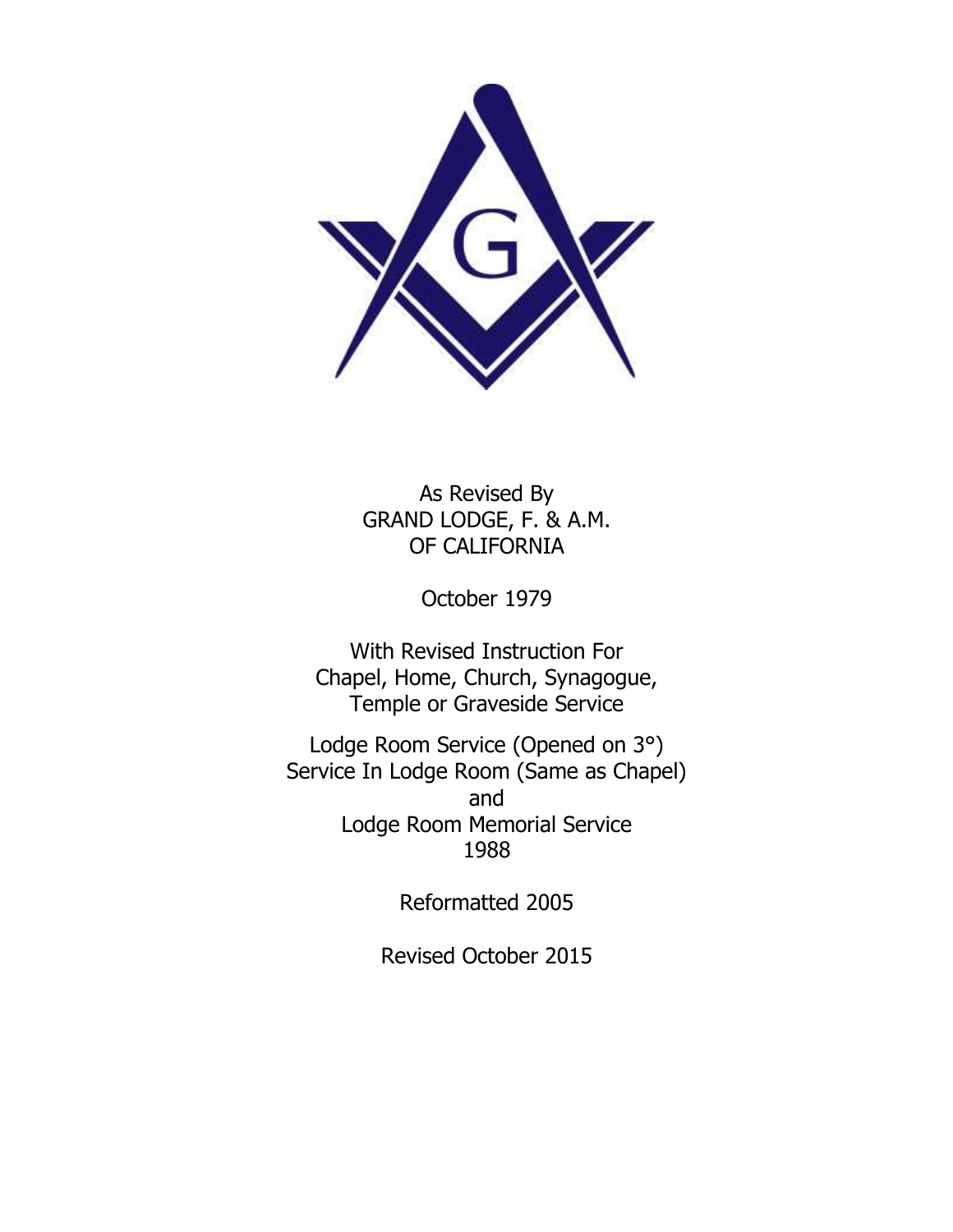# **RITUAL**

# FOR CHAPEL, HOME, CHURCH, SYNAGOGUE, TEMPLE, OR GRAVESIDE SERVICE

Note: All present should be reminded to turn off their cell phones before the service begins. Additionally, prior to the start of the service, the Funeral Master should give those Masons present the option of remaining seated with their family or joining in the procession about to enter the room where they will sit with their Brethren in reserved seats.

**MASTER:**---Brethren and Friends: It has been a custom among the Fraternity of Free and Accepted Masons from time immemorial, at the request of a departed brother or his family, to assemble in the character of Masons and with the solemn formalities of the Craft, to offer up to his memory, before the world, the last tribute of our affection.

Our brother has reached the end of his earthly toils. The brittle thread which bound him to earth has been severed and the liberated spirit has winged its flight to the unknown world. The silver cord is loosed; the golden bowl is broken; the pitcher is broken at the fountain; and the wheel is broken at the cistern. The dust has returned to the earth as it was, and the spirit has returned to God who gave it.

An anthem or other solemn music may be introduced here after which the Master reads the personal information from the Sacred Roll.

#### SACRED ROLL

| <b>Brother</b> |  |  |
|----------------|--|--|
|                |  |  |

|--|

Entered into Rest

At the age of \_\_\_\_\_\_\_\_\_\_\_\_\_\_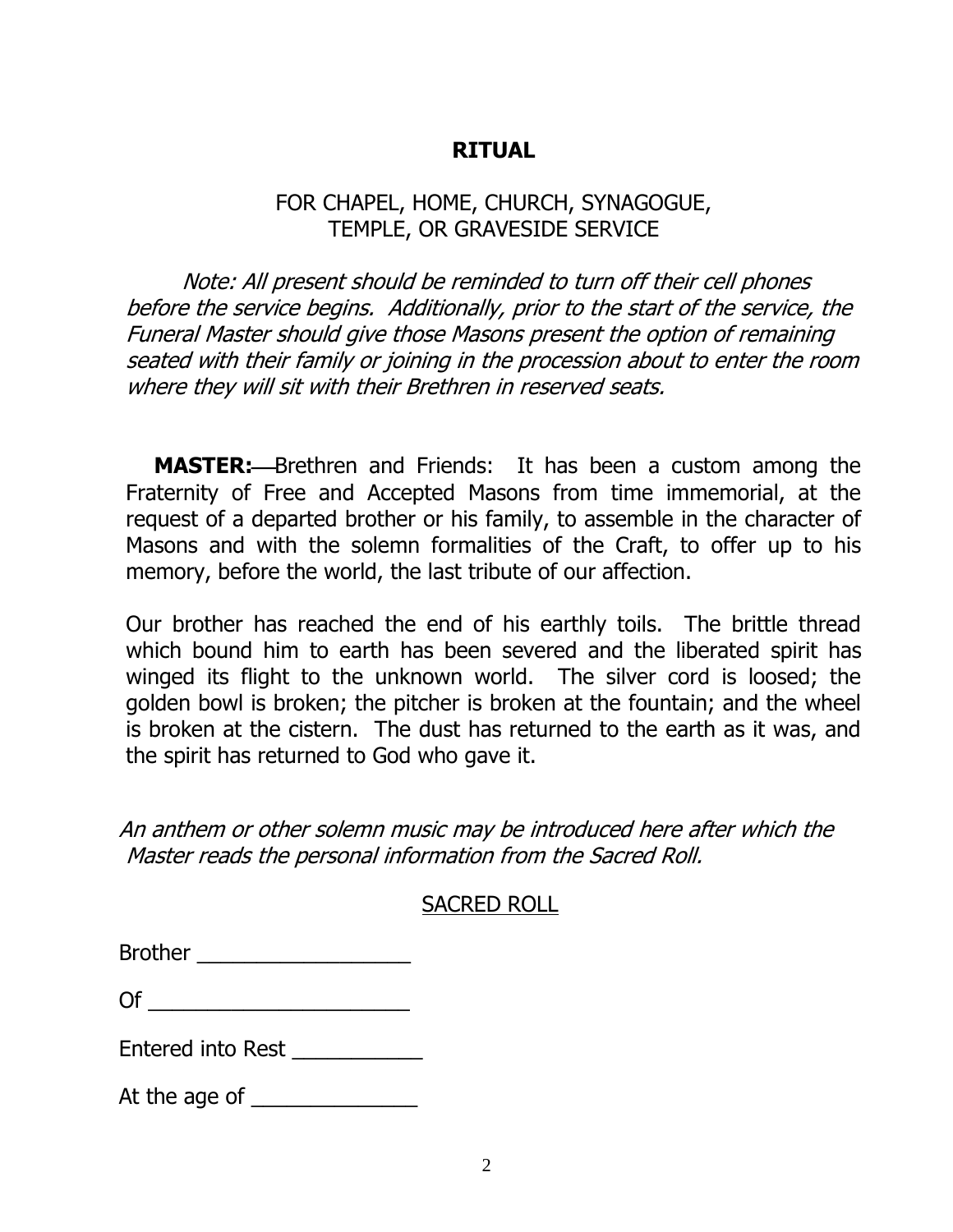Offices Held: Masonic Honors: \_\_\_\_\_\_\_\_\_\_\_\_\_

Master may remain at lectern or he may proceed to casket and say, "Almighty Father, etc.," deposit Roll on casket and return to lectern.

Almighty Father! Into Thy hands we commend the soul of our beloved brother.

-0

The Great Creator having in His infinite wisdom, removed our brother from the cares and troubles of this earthly life, thus severing another link in the fraternal chain by which we are bound together, let us who survive him be yet more strongly cemented by the ties of brotherly love; that during the brief space allotted to us here, we may wisely and usefully employ our time, and, in the mutual exchange of kind and friendly acts, promote the welfare and happiness of each other.

While we pay this fraternal tribute to his memory, let us not forget, my brethren, that we too, are mortal; and that our spirits, too, must return to the God who spake them into existence. "Man that is born of a woman is of a few days, and full of trouble. He cometh forth like a flower, and is cut down; he fleeth also as a shadow, and continueth not." The almighty fiat has gone forth—"Dust thou art, and unto dust shalt thou return;" and that we are all subject to that decree, the daily observation of our lives furnishes evidence not to be forgotten.

Seeing then, my brethren, that life is so uncertain, and that all material pursuits are vain, let us no longer postpone the all-important concern of preparing for eternity; but let us embrace the present moment, while time and opportunity are offered, to provide for that great change when all the pomp and pleasure of this fleeting world will pall upon the senses, and the recollection of a virtuous and well-spent life will yield the only comfort and consolation. Thus we shall not be unprepared to enter into the presence of the one all-wise and powerful Judge, to whom the secrets of all hearts are known; and on the great day of reckoning we shall be ready to give a good account of our stewardship while here on earth.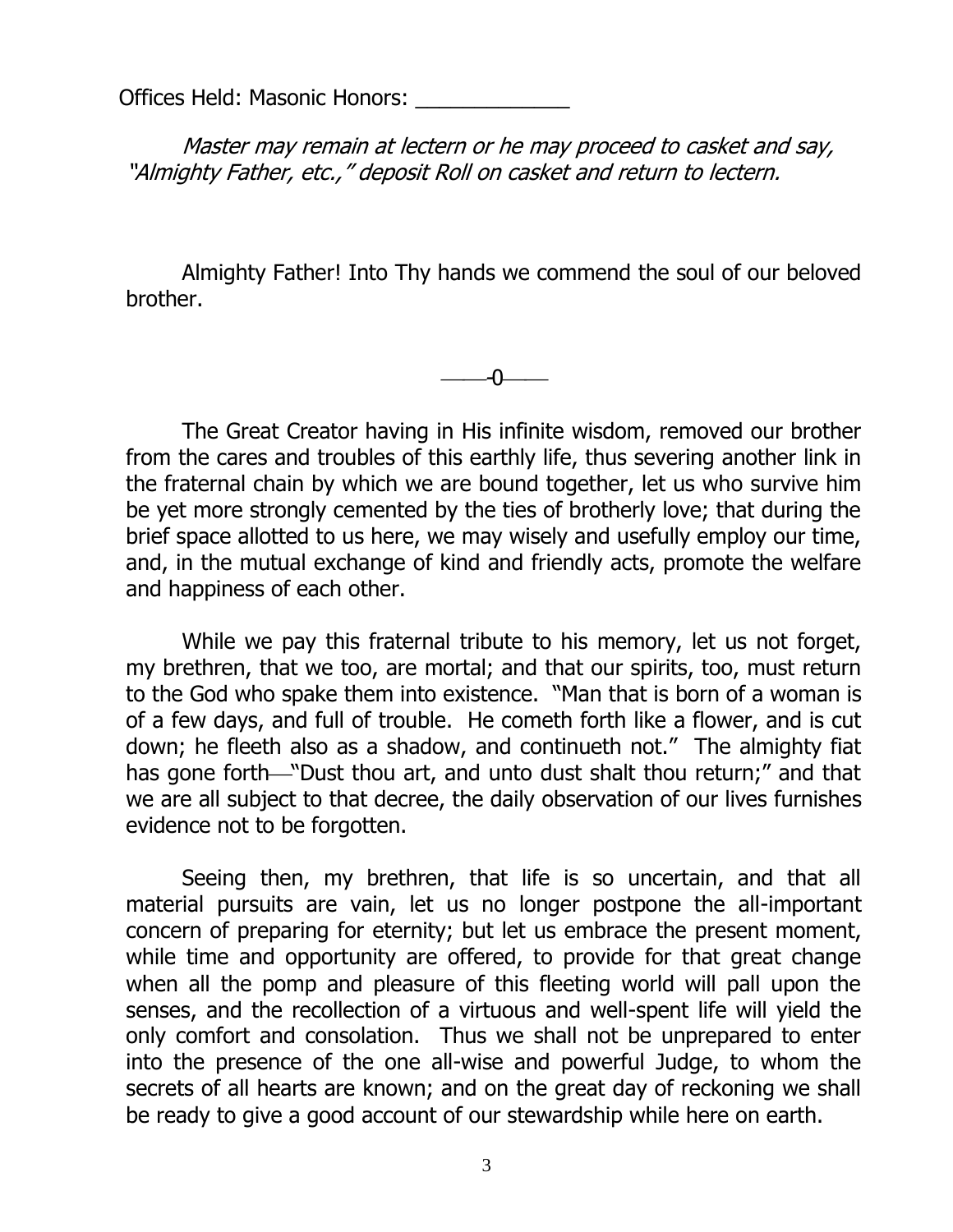With becoming reverence let us supplicate the Divine Grace, whose goodness and power know no bounds, that, on the arrival of the momentous hour, our Faith may remove the clouds of doubt, draw aside the sable curtains of the hidden world beyond, and bid Hope sustain and cheer the departing spirit.

 $-0$ 

**CHAPLAIN:**Let us pray. Most Glorious God! Author of all good, and Giver of all mercy! Pour down Thy blessing upon us, we beseech Thee, and strengthen our solemn engagements with the ties of sincere affection! Endue us with fortitude and resignation in this hour of sorrow, and grant that this dispensation from Thy hands may be sanctified in its results upon the hearts of those who now meet to mourn! May the present instance of mortality draw our attention toward Thee, the only refuge in time of need. Enable us to look with eyes of Faith toward that realm whose skies are never darkened by sorrow; and after our departure hence in peace and in Thy favor, may we be received into Thy everlasting kingdom, to enjoy the just reward of a virtuous and well-spent life. Amen!

-0

**BRETHREN:** So mote it be!

ብ

Solemn music may here again be introduced, after which the Master continues.

**MASTER:** Our brother has been raised in that blissful Lodge which no time can close, but which will remain open during the boundless ages of eternity. In that Heavenly Sanctuary, the Mystic Light, unmingled with darkness, will reign unbroken and perpetual. There, under the protection of the All-Seeing Eye, amid the smiles of Immutable Love, in that house not made with hands, eternal in the heavens,—there, my brethren, may Almighty God in His infinite mercy, grant that we may meet again, to part no more.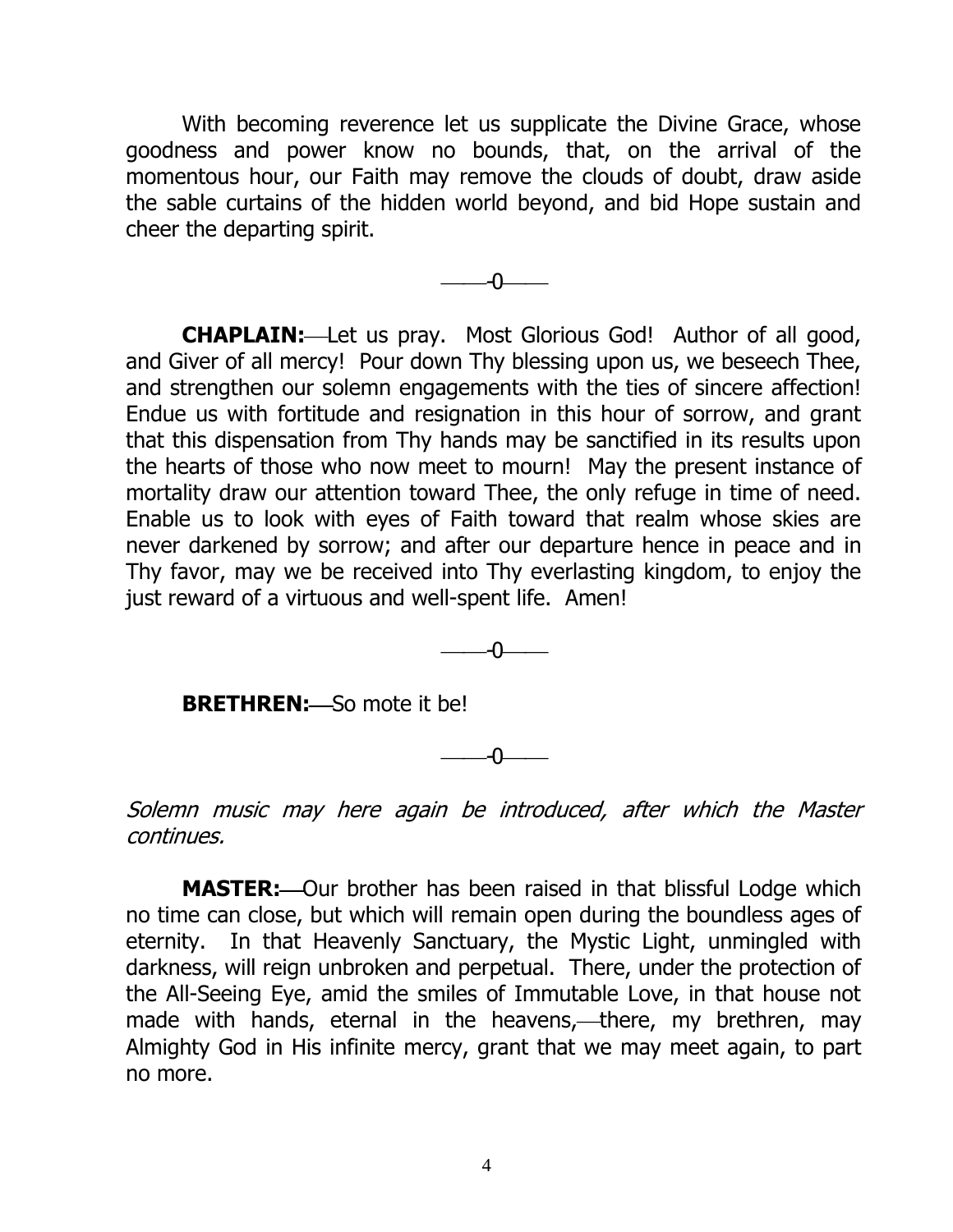The Lambskin Apron is an emblem of innocence and the badge of a Mason; more ancient than the Golden Fleece or the Roman Eagle, more honorable than the Star or Garter, or any distinction that can be conferred by king, prince potentate, or any other person. By it we are continually reminded of that purity of life and conduct so essentially necessary to gain admission into the Celestial Lodge above where the Supreme Grand Master of the Universe forever presides.

This Evergreen, which once marked the temporary resting place of one illustrious in Masonic history, is an emblem of our enduring faith in the Immortality of the Soul. By it we are reminded that we have an imperishable part within us, which shall survive all earthly existence, and which will never, never die. Through the loving goodness of our Supreme Grand Master, we may confidently hope that, like this Evergreen, our souls will hereafter flourish in eternal spring.

We shall ever cherish in our hearts the memory of our departed brother and, commending his spirit to Almighty God, we trustingly leave him in the hands of that Beneficent Being who has done all things well; who is glorious in His Holiness, wondrous in His Power, and boundless in His Goodness; and it should always be our endeavor so to live that we too may be found worthy to inherit the kingdom prepared for us from the foundation of the world.

# NOTE: A eulogy may be delivered at this point by the Master or any other person, if desired, after which the Master proceeds.

MASTER: We extend to the bereaved relatives and friends of our departed brother our sincere sympathy in this hour of sorrow, and we pray that "He who tempers the wind to the shorn lamb" will give them His divine comfort and consolation, and that they may come to realize that the spirit of our brother is happy in his Father's house, where "God shall wipe away all tears from their eyes, and where there shall be no more death, neither sorrow nor crying, neither shall there be any more pain, for the former things are passed away."

-0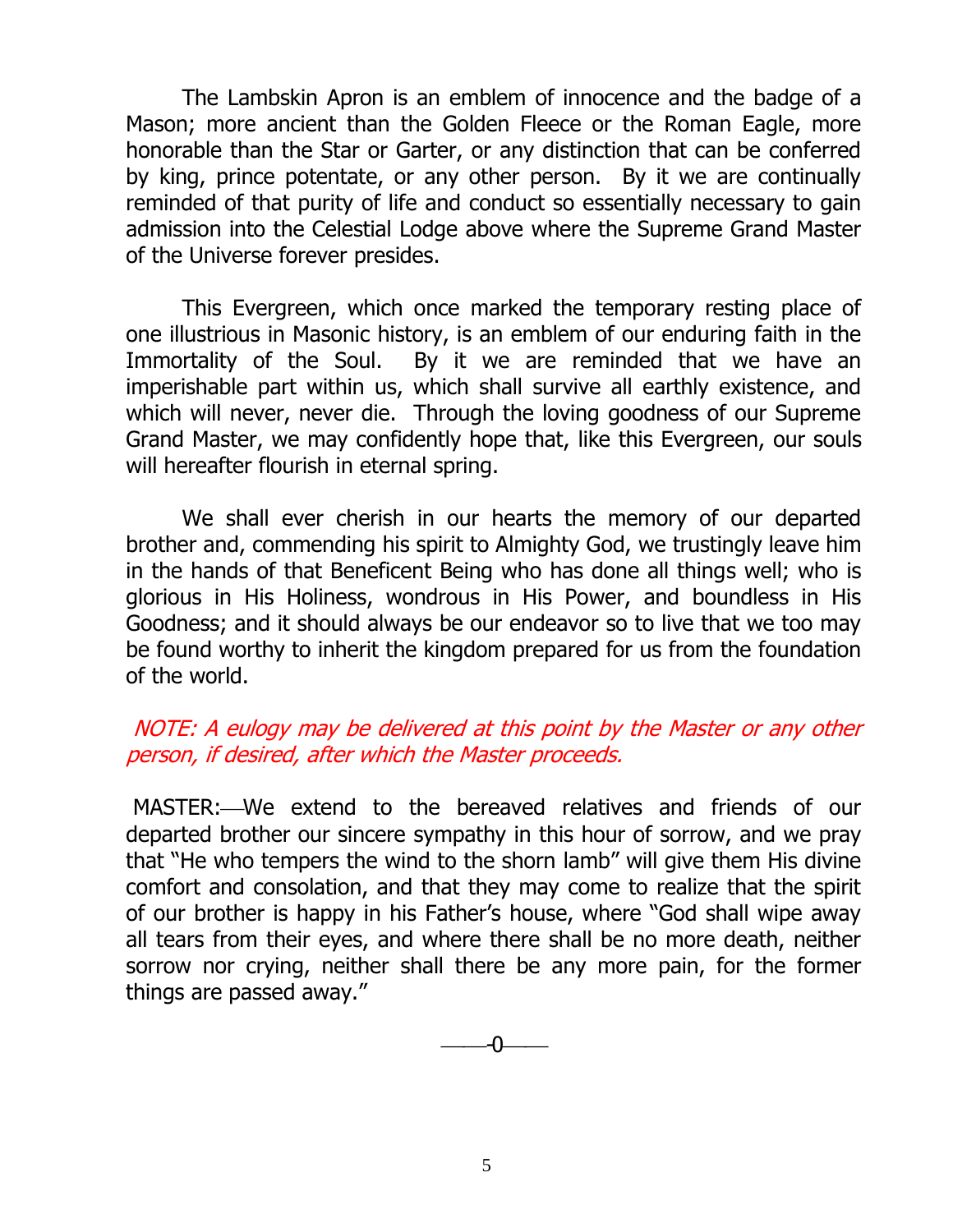#### **COMMITTAL**

**MASTER:**-Soft and safe to thee, my brother, be thy resting place! Bright and glorious be thy rising from it! Fragrant be the acacia sprig that there shall flourish! May the earliest buds of spring unfold their beauties o'er thy resting place, and there may the sweetness of the summer's last rose linger longest! Though the winds of Autumn may destroy the loveliness of their existence, yet the destruction is not final, and in the springtime, they shall surely bloom again. [So, in the bright morning of the resurrection, thy spirit shall spring into newness of life and expand in immortal beauty, in realms beyond the skies.] Until then, dear brother, until then, farewell!

**CHAPLAIN:**Let us pray.The Lord bless us and keep us! The Lord make His face to shine upon us, and be gracious unto us! The Lord lift upon us the light of His countenance and give us peace! Amen!

 $-$ 

**BRETHREN:** So mote it be!

-0

# **CONTINUATION OF SERVICE AT GRAVESIDE**

**CHAPLAIN:** Let us pray. Heavenly Father, as we come to perform the final act of parting from our brother, grant that we may have an inspired vision to enable us to look with faith beyond the veil, and that our hearts may know the continuing presence of a soul now set free from the limitations of mortality. We pray Thee to give us the strength to bear our daily burdens until we, too, shall enter into the Celestial Lodge above, to dwell with those who have served with us here, until time shall be no more. Amen!

-0

**BRETHREN:** So mote it be!